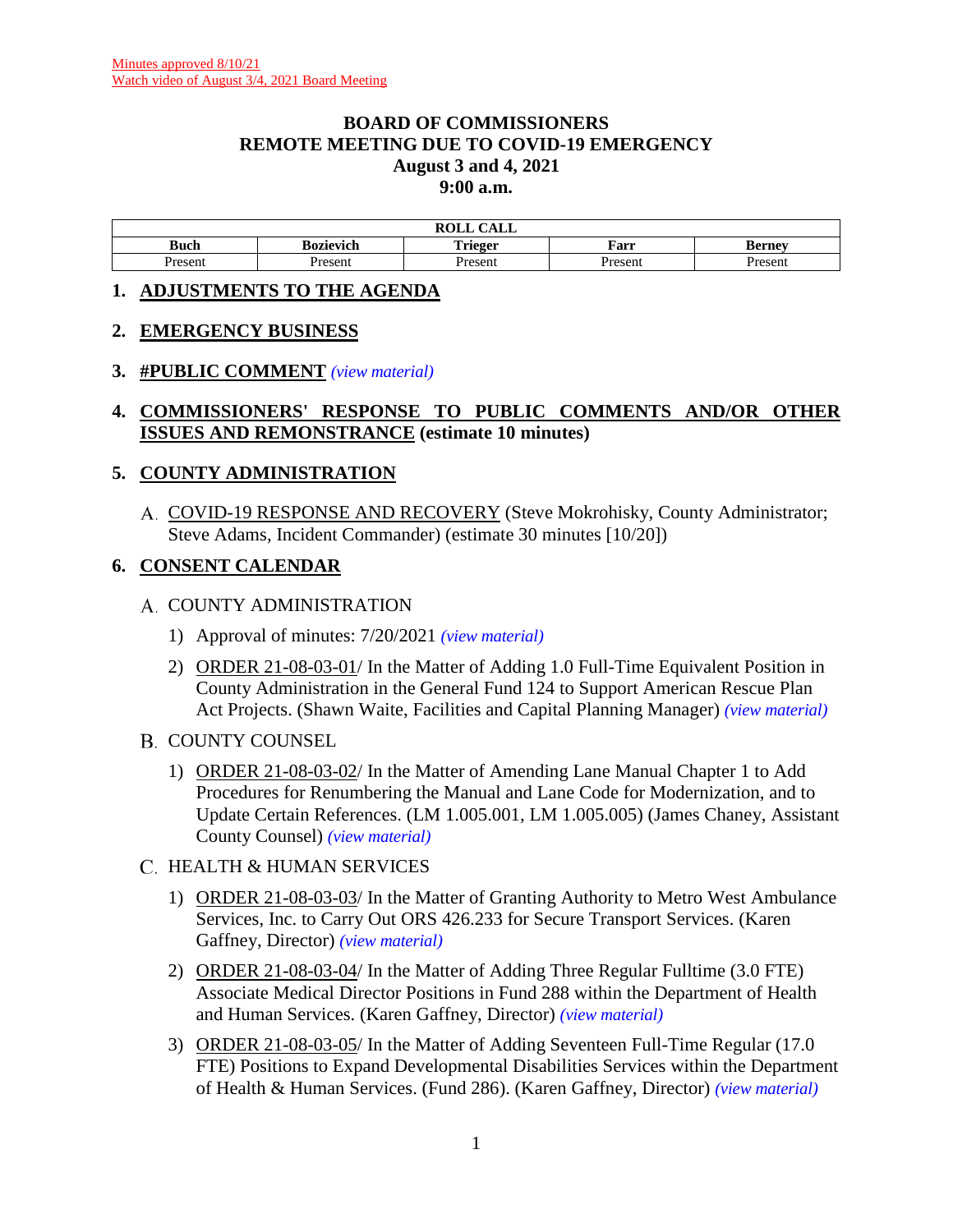### D. PUBLIC WORKS

- 1) ORDER 21-08-03-06/ In the Matter of Listing for Sale the Property Located at 3 River Avenue (Map & Tax Lot 17-04-13-22-00501) and Authorizing the County Administrator to Execute Documents to Complete the Sale. (PM & NBA 8/03/2010) (Mikeal Jay Blommé, Lane County Surveyor) *[\(view material\)](http://www.lanecountyor.gov/UserFiles/Servers/Server_3585797/File/Government/BCC/2021/2021_AGENDAS/080321agenda/T.6.D.1.pdf)*
- 2) ORDER 21-08-03-07/ In the Matter of Approving Two Public Works Contracts and Amendments and Delegating Authority to the County Administrator to Execute the Approved Contracts and Amendments for Goshen Rural Fire Protection District, Expense in the amount of \$15,000; Greenhill Humane Society and Society for the Prevention of Cruelty to Animals, Expense in the amount of \$525,000. (Daniel Hurley, Director) *[\(view material\)](http://www.lanecountyor.gov/UserFiles/Servers/Server_3585797/File/Government/BCC/2021/2021_AGENDAS/080321agenda/T.6.D.2.pdf)*

| <b>MOTION: Farr</b>              |            | <b>COMMENTS:</b> |  |
|----------------------------------|------------|------------------|--|
| <b>SECOND: Buch</b>              |            |                  |  |
| <b>VOTE</b>                      |            |                  |  |
| <b>Name</b>                      | Vote       |                  |  |
| Commissioner Jay Bozievich       | <b>YES</b> |                  |  |
| Commissioner Laurie Trieger      | YES        |                  |  |
| <b>Commissioner Pat Farr</b>     | YES        |                  |  |
| <b>Commissioner Joe Berney</b>   | YES        |                  |  |
| <b>Commissioner Heather Buch</b> | YES        |                  |  |

## **7. HUMAN RESOURCES**

A. ORDER 21-08-03-08/ In the Matter of Establishing a \$15 per hour Minimum Wage for Lane County Positions. (Diana Sobczynski, Sr. HR Business Partner) (estimate 10 minutes [5/5]) *[\(view material\)](http://www.lanecountyor.gov/UserFiles/Servers/Server_3585797/File/Government/BCC/2021/2021_AGENDAS/080321agenda/T.7.A.pdf)*

| <b>MOTION: Buch</b>              |             |
|----------------------------------|-------------|
| <b>SECOND: Trieger</b>           |             |
| VOTE                             |             |
| <b>Name</b>                      | <b>Vote</b> |
| Commissioner Jay Bozievich       | NO.         |
| Commissioner Laurie Trieger      | <b>YES</b>  |
| Commissioner Pat Farr            | <b>YES</b>  |
| <b>Commissioner Joe Berney</b>   | YES.        |
| <b>Commissioner Heather Buch</b> | <b>YES</b>  |

## **8. PUBLIC WORKS**

ORDER 21-08-03-09/ In the Matter of Authorizing the County Administrator to Enter Into a 50-Year Lease Agreement with Friends of Buford Park & Mt. Pisgah. (PM & NBA 10/31/2017) (Brett Henry, Parks Division Manager; Janelle McCoy, Executive Director, Friends of Buford Park; Jason Blazar, Stewardship Director, Friends of Buford Park) (estimate 20 minutes [15/5]) *[\(view material\)](http://www.lanecountyor.gov/UserFiles/Servers/Server_3585797/File/Government/BCC/2021/2021_AGENDAS/080321agenda/T.8.A.pdf)*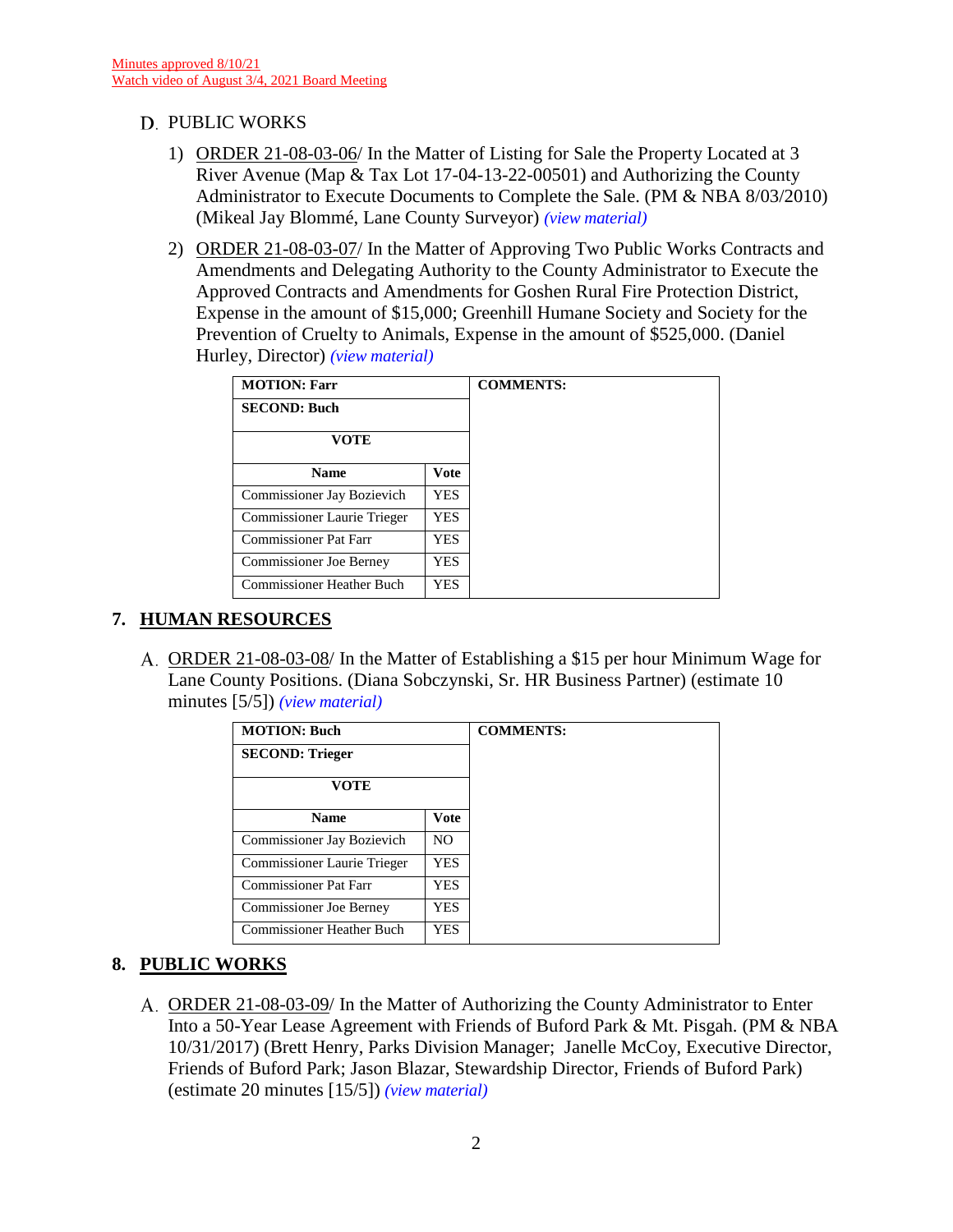| <b>MOTION: Buch</b>              |             |
|----------------------------------|-------------|
| <b>SECOND: Farr</b>              |             |
| VOTE                             |             |
| <b>Name</b>                      | <b>Vote</b> |
| Commissioner Jay Bozievich       | YES         |
| Commissioner Laurie Trieger      | YES         |
| <b>Commissioner Pat Farr</b>     | YES         |
| <b>Commissioner Joe Berney</b>   | YES         |
| <b>Commissioner Heather Buch</b> | YES         |

## **9. COUNTY COUNSEL**

- A. Announcements
- FIRST READING AND SETTING THE SECOND READING AND PUBLIC HEARING/ ORDINANCE 21-05/ In the Matter of Amending Lane Code Chapter 1 to Add Procedures for Renumbering the Manual and Lane Code for Modernization, and to Update Certain References and Declaring an Emergency. (*Second Reading, August 24, 2021, 1:30 p.m. Time Certain*) (LC 1.005.001, LC 1.005.005) (James Chaney, Assistant County Counsel) (estimate 5 minutes [2/3]) *[\(view material\)](http://www.lanecountyor.gov/UserFiles/Servers/Server_3585797/File/Government/BCC/2021/2021_AGENDAS/080321agenda/T.9.B.pdf)*

| <b>MOTION: Farr</b><br><b>SECOND: Buch</b> |             | <b>COMMENTS: Second Reading set</b><br>for August 24, 1:30 p.m. Time Certain |
|--------------------------------------------|-------------|------------------------------------------------------------------------------|
| VOTE                                       |             |                                                                              |
| <b>Name</b>                                | <b>Vote</b> |                                                                              |
| Commissioner Jay Bozievich                 | <b>YES</b>  |                                                                              |
| Commissioner Laurie Trieger                | YES.        |                                                                              |
| Commissioner Pat Farr                      | YES.        |                                                                              |
| <b>Commissioner Joe Berney</b>             | YES.        |                                                                              |
| Commissioner Heather Buch                  | YES.        |                                                                              |

# **10. COUNTY ADMINISTRATION**

- A. DISCUSSION/ Quarterly Update on Equity 2.0 and Resolution 20-06-09-06. (Mo Young, Equity and Access Coordinator, Judy Williams, Strategy and Integration Manager) (estimate 30 minutes [10/20]) *[\(view material\)](http://www.lanecountyor.gov/UserFiles/Servers/Server_3585797/File/Government/BCC/2021/2021_AGENDAS/080321agenda/T.10.A.pdf)*
- DISCUSSION/ Redistricting Next Steps. (Judy Williams, Strategy and Integration Manager) (estimate 15 minutes [5/10]) *[\(view material\)](http://www.lanecountyor.gov/UserFiles/Servers/Server_3585797/File/Government/BCC/2021/2021_AGENDAS/080321agenda/T.10.B.pdf)*
- Announcements

# **11. EXECUTIVE SESSION as per ORS 192.660**

(Remote Meeting)

### **12. OTHER BUSINESS**

**Recess**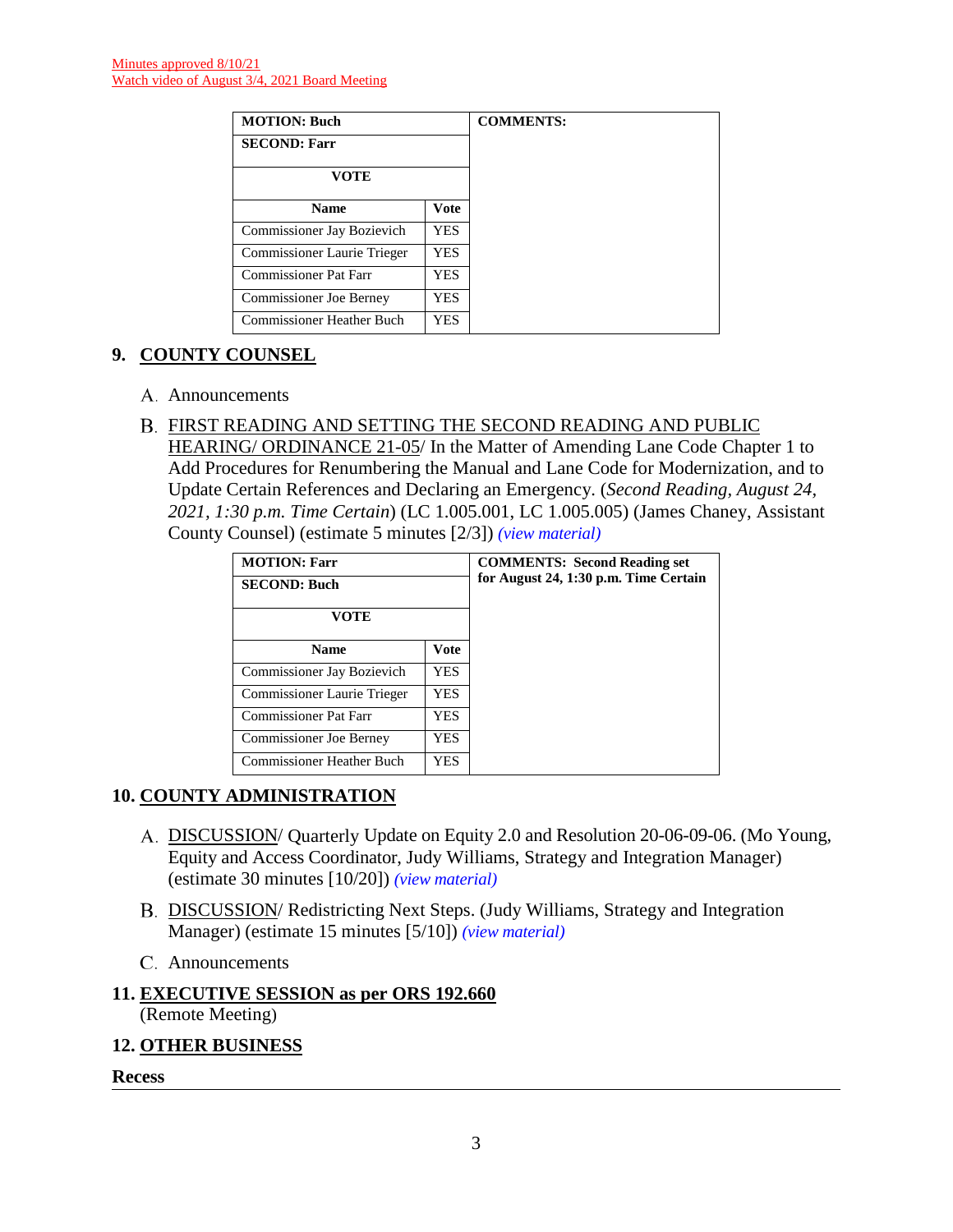*During the COVID-19 global pandemic, the Board of Commissioners will be hosting their board meeting via webinar. To watch the live stream of the meeting, click [here](https://lanecounty.org/cms/One.aspx?portalId=3585881&pageId=7842434) – no registration is required to watch the live webcast.* 

### **TUESDAY, AUGUST 3, 2021 – REGULAR MEETING**

(1:30 p.m.) (REMOTE MEETING)

# **13. PUBLIC WORKS**

FOURTH READING AND DELIBERATIONS / ORDINANCE NO. PA 1385/ In the Matter of Amending the Lane County Rural Comprehensive Plan (RCP) to Add a Quarry to the Inventory of Significant Mineral and Aggregate Sites, Authorize Mining and Processing as Provided by Oregon Administrative Rules (OAR) 660-023-0180; Amending the RCP to Redesignate Land from Forest (F) to Natural Resource: Mineral (NR:M), and Rezone that Land From Non-Impacted Forest Land (F-1) Zone to Quarry and Mine Operations (QM) Zone; Requiring Site Review of the Proposed Mining Operations Pursuant to Lane Code 16.257(4)(a)-(j); Repealing Ordinance No. PA 1363 and Ordinance No. PA 1343; and Adopting Savings and Severability Clauses (Remand No. 2 Planning File 509-PA20-05535, Remand No. 1 Planning File 509-PA18-05392, Original Planning Files 509-PA15-05803 & 509-PA15-05804; Applicant Old Hazeldell Quarry) (PM & NBA 10/12/2016, 12/13/2016, 03/14/2017, 09/11/2018, 09/25/2018, 12/18/2018, 04/06/2021, 4/20/2021, 5/4/2021) (Deanna Wright, Associate Planner)(estimate 60 minutes [15/45]) *[\(view 4/6/2021 material\)](http://www.lanecountyor.gov/UserFiles/Servers/Server_3585797/File/Government/BCC/2021/2021_AGENDAS/040621agenda/T.10.A.pdf) [\(view 4/20/21 material\)](http://www.lanecountyor.gov/UserFiles/Servers/Server_3585797/File/Government/BCC/2021/2021_AGENDAS/042021agenda/T.12.A.pdf) [\(view public comments submitted through](http://www.lanecountyor.gov/UserFiles/Servers/Server_3585797/File/Government/BCC/2021/2021_AGENDAS/050421agenda/T.12.A.pdf) 4/20/21)[\(view new material submitted 5/3/21\)](http://www.lanecountyor.gov/UserFiles/Servers/Server_3585797/File/Government/BCC/2021/2021_AGENDAS/050421agenda/T.12.Asupp.pdf) [\(view new material\)](http://www.lanecountyor.gov/UserFiles/Servers/Server_3585797/File/Government/BCC/2021/2021_AGENDAS/080321agenda/T.12.A.pdf)*

| <b>MOTION: Buch</b><br><b>SECOND: Trieger</b><br>VOTE |             | <b>COMMENTS: Farr motion,</b><br>Bozievich, $2nd$ - open record to submit<br>a habitat and mitigation plan. After<br>plan is submitted, reopen the record<br>until a date determined by staff - |  |
|-------------------------------------------------------|-------------|-------------------------------------------------------------------------------------------------------------------------------------------------------------------------------------------------|--|
| <b>Name</b>                                           | <b>Vote</b> | failed 2-3 (Farr and Bozievich in the<br>minority) Motion to deny by Buch,                                                                                                                      |  |
| Commissioner Jay Bozievich                            | NO.         | commissioner Trieger second, direct                                                                                                                                                             |  |
| Commissioner Laurie Trieger                           | <b>YES</b>  | staff to prepare an order and findings<br>for final action based on the staff                                                                                                                   |  |
| Commissioner Pat Farr                                 | NO.         | recommendation - Option 3 in the                                                                                                                                                                |  |
| <b>Commissioner Joe Berney</b>                        | YES         | packet. Fifth reading set for 10/26/21.                                                                                                                                                         |  |
| <b>Commissioner Heather Buch</b>                      | <b>YES</b>  |                                                                                                                                                                                                 |  |

# **14. COMMISSIONERS' BUSINESS**

- A. Announcements
- B. Future Board Assignment Requests

# **15. REVIEW ASSIGNMENTS**

### **16. EXECUTIVE SESSION as per ORS 192.660** (Remote Meeting)

# **17. OTHER BUSINESS**

**Recess**